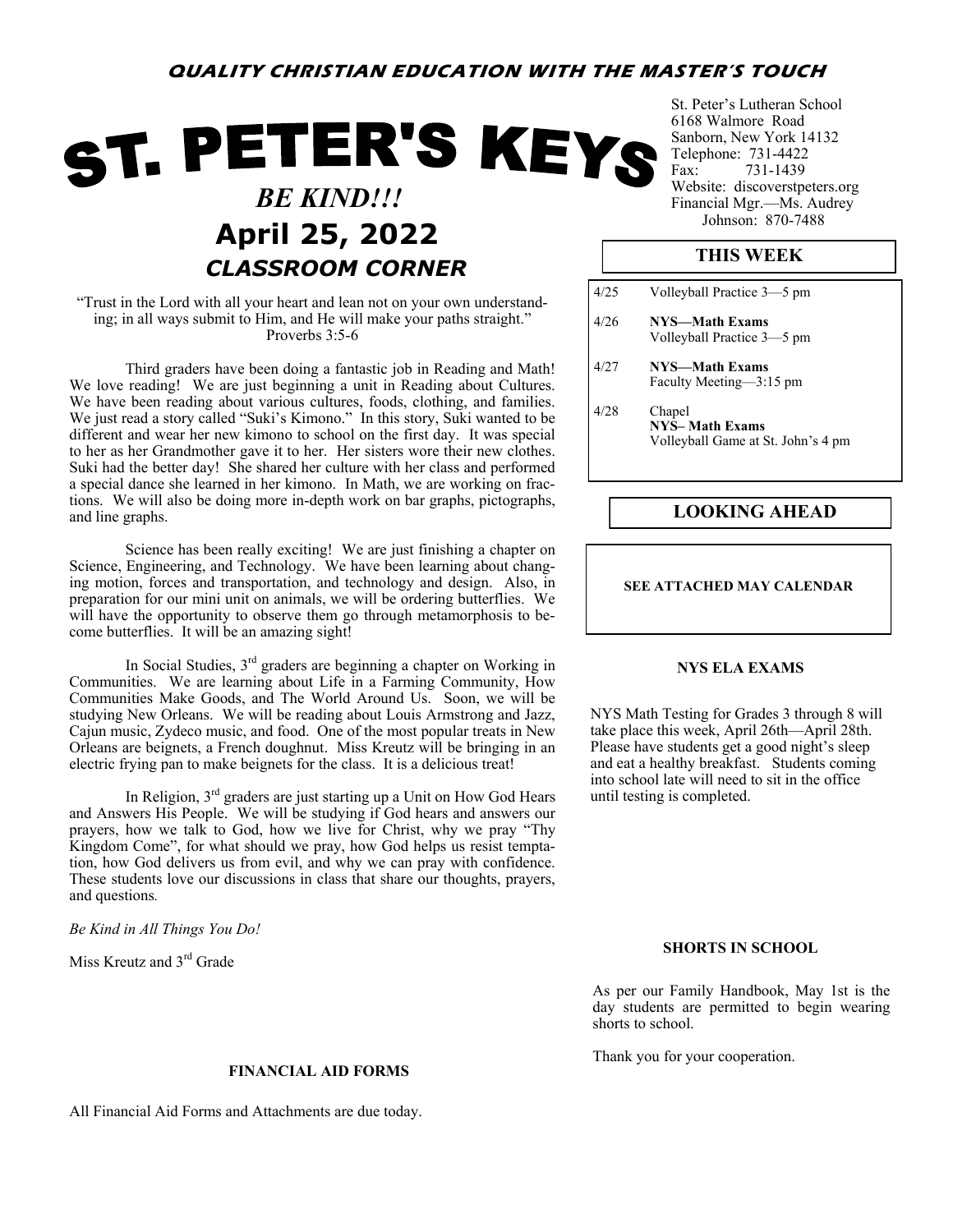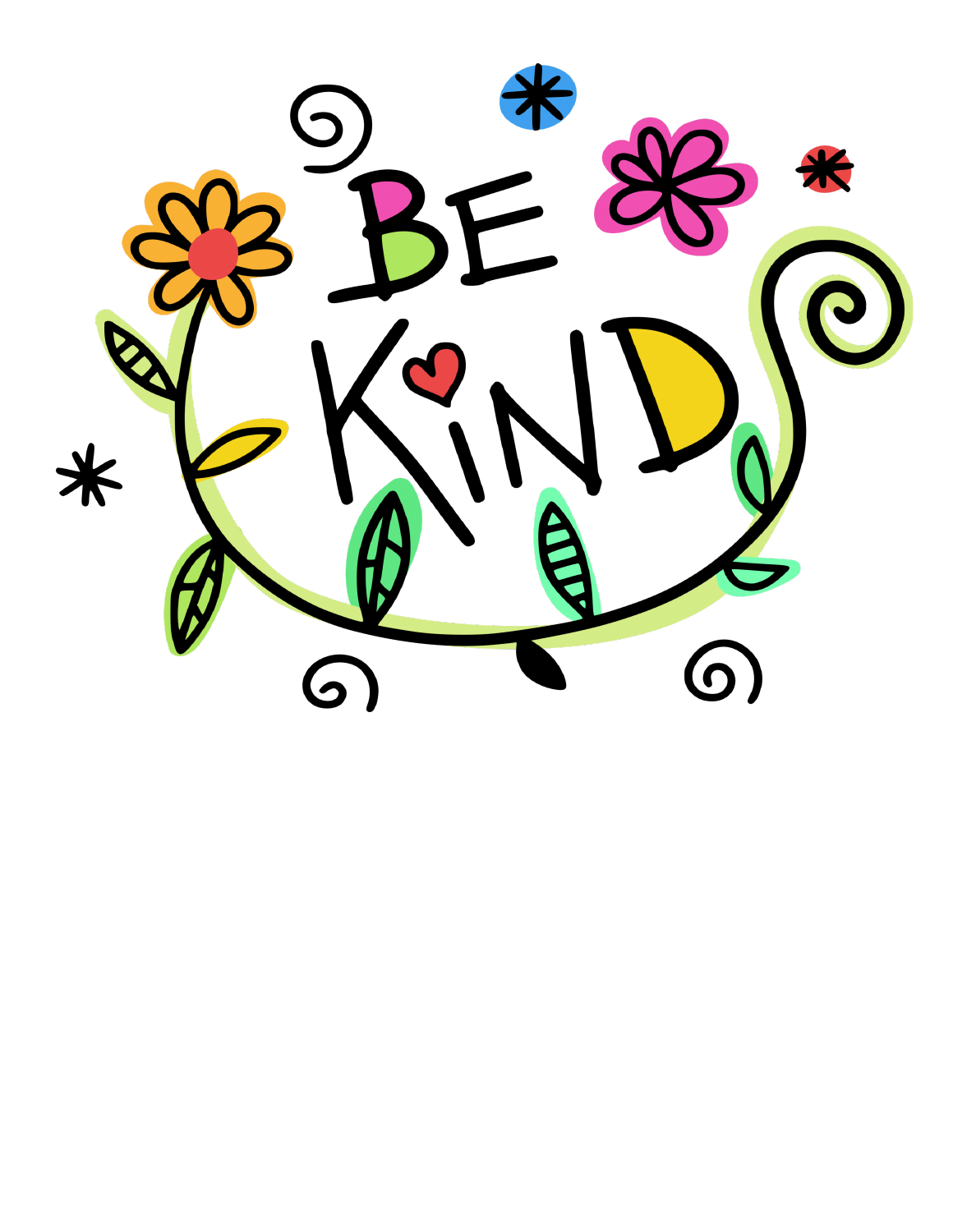| AFTER SCHOOL SIGN UP<br>*Week of May 2nd<br>Due on Thursday, April 28th<br>Pre-Reg (per day) 1 hour@ \$5,<br>2 hours $\overline{a}$ , \$10, 3 hours $\overline{a}$ , \$15 |  |                                                 |  |  |  |  |  |  |  |
|---------------------------------------------------------------------------------------------------------------------------------------------------------------------------|--|-------------------------------------------------|--|--|--|--|--|--|--|
| Family Reg for the year is \$35.00.                                                                                                                                       |  |                                                 |  |  |  |  |  |  |  |
| Emergency                                                                                                                                                                 |  | (family not registered)<br>\$7.00 per hour      |  |  |  |  |  |  |  |
| Late Enrollees                                                                                                                                                            |  | add \$1.00 per child per<br>day after Thursday. |  |  |  |  |  |  |  |
| Name                                                                                                                                                                      |  |                                                 |  |  |  |  |  |  |  |
|                                                                                                                                                                           |  | Mon Tues Wed Thurs Fri                          |  |  |  |  |  |  |  |
| Hrs.                                                                                                                                                                      |  |                                                 |  |  |  |  |  |  |  |
| Name                                                                                                                                                                      |  |                                                 |  |  |  |  |  |  |  |
|                                                                                                                                                                           |  | Mon Tues Wed Thurs Fri                          |  |  |  |  |  |  |  |
| Hrs.                                                                                                                                                                      |  | <b>XXX</b>                                      |  |  |  |  |  |  |  |
| <b>TOTAL ENCLOSED</b>                                                                                                                                                     |  |                                                 |  |  |  |  |  |  |  |
| <b>NO AFTERSCHOOL ON</b><br>WEDNESDAY, MAY 4TH<br><b>1/2 DAY DISMISSAL</b>                                                                                                |  |                                                 |  |  |  |  |  |  |  |

| THIS FRIDAY, (4/29)<br><b>FOR LUNCH-PIZZA</b><br>(Orders due Tuesday, 4/26) |                                                                                          |  |  |  |
|-----------------------------------------------------------------------------|------------------------------------------------------------------------------------------|--|--|--|
| Jame                                                                        | Gr.                                                                                      |  |  |  |
|                                                                             | Slice w/cheese $\omega$ \$1.75                                                           |  |  |  |
|                                                                             | Slice w/pepperoni $@$2.00$                                                               |  |  |  |
|                                                                             | Total Enclosed                                                                           |  |  |  |
|                                                                             | Please provide exact change.<br><b>Proceeds to benefit</b><br><b>Student Development</b> |  |  |  |